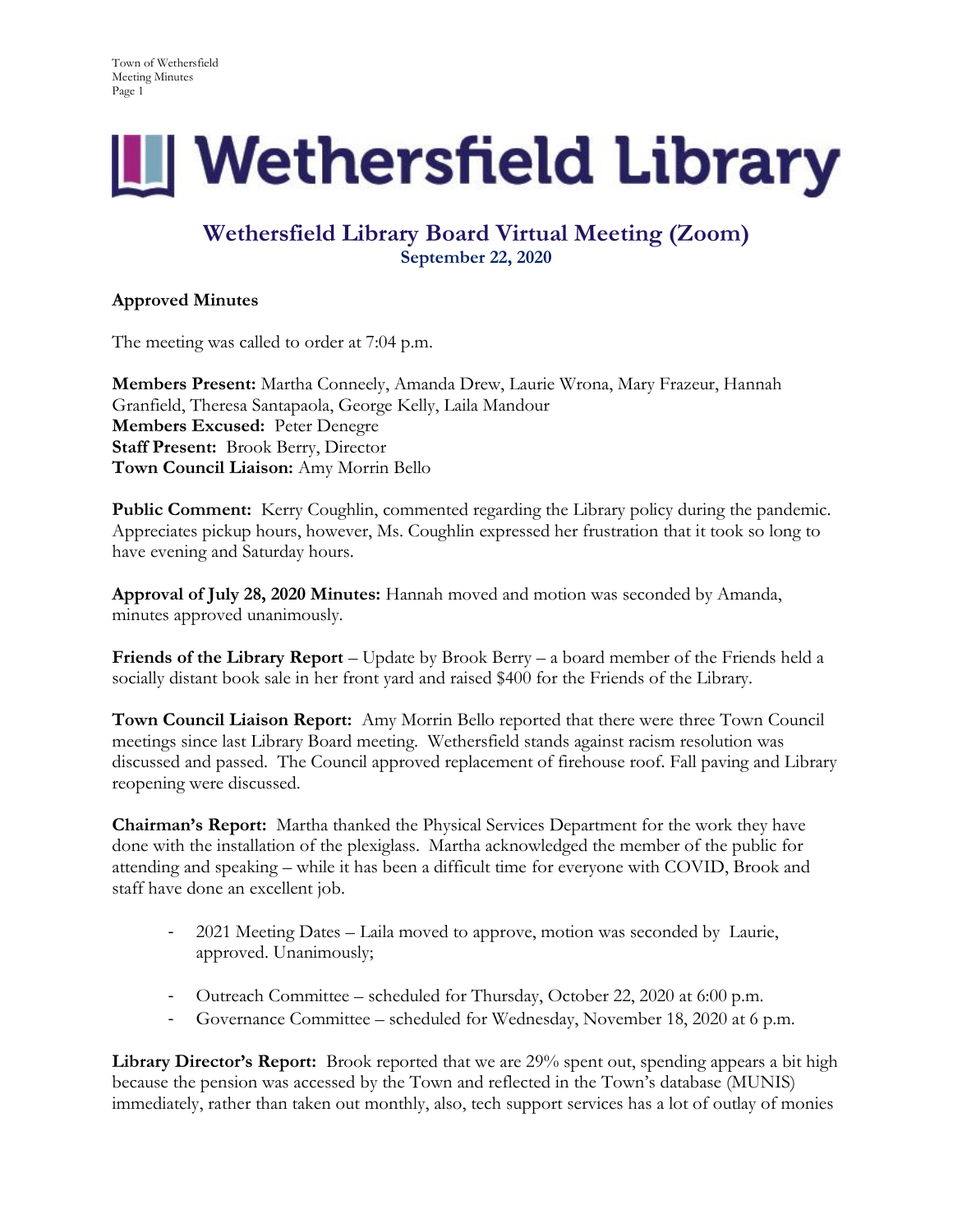in the beginning of the fiscal year for the shared catalog, databases, other electronic resources, etc. to which the Library subscribes. At the last meeting the \$15,000 from Sjoman that was approved to be withdrawn were withdrawn and deposited to the Library's account with the Town at the end of August.

Brook will be working on a handful of statistical figures for the Town audit's, which is a wrap up of the previous fiscal year.

The Library's phased reopening continues. On Monday August 3<sup>rd</sup> the Library started offering holds pick up by appointment, computer use by appointment, as well as fax use, and copier use. Saturday service began on August 8th. The Library was without power for two days after the last storm but served as a charging station for the Town on this first Saturday. Beginning Tuesday September 8th the Library offered browsing with severely restricted attendance. On Monday September  $14<sup>th</sup>$  the Library increased the number of public hours by offering evening hours on Mondays and Tuesdays. The hours will be 5 pm - 9 pm. A mid-day cleaning will occur between  $2 \text{ pm} - 5 \text{ pm}$ .

The vast majority of the plexiglass has been installed.

In October, study rooms and carrels will be available for patrons. No meetings or programs will be allowed until 2021.

Again, the Central Connecticut Health District has advised for a slow reopening of the Library. The ultimate goal has been the safety of staff and patrons.

Summer reading has wrapped up.

Some other programming hosted virtually such as a calligraphy program. Teen librarian has held virtual programming for teens. In the fall a program for children will allow them to virtually learn about different countries and culture. Online there is a tribute to women's suffrage by Library staff member Stephanie Gruessner. The Library has an upcoming opportunity to help provide much needed space on Election Day to the Wethersfield Elections office, possibly for counting absentee ballots. Brook thanked the Men's Garden Club for cleaning up the Rose Garden.

In the spirit of one of our strategic initiatives - Visit a Comfortable Place - physically we had a door bell installed by the book drop; we also had our back door painted green as well as a pole out there and it matches the Town Hall's Chamber exterior doors.

The Library is starting to work on the Capital Improvement Project for the RFID equipment – to upgrade to Windows 10.

The Library's staff is also working with Novus to updating other equipment to Windows 10.

The Library also just purchased a new UPS (universal power supply).